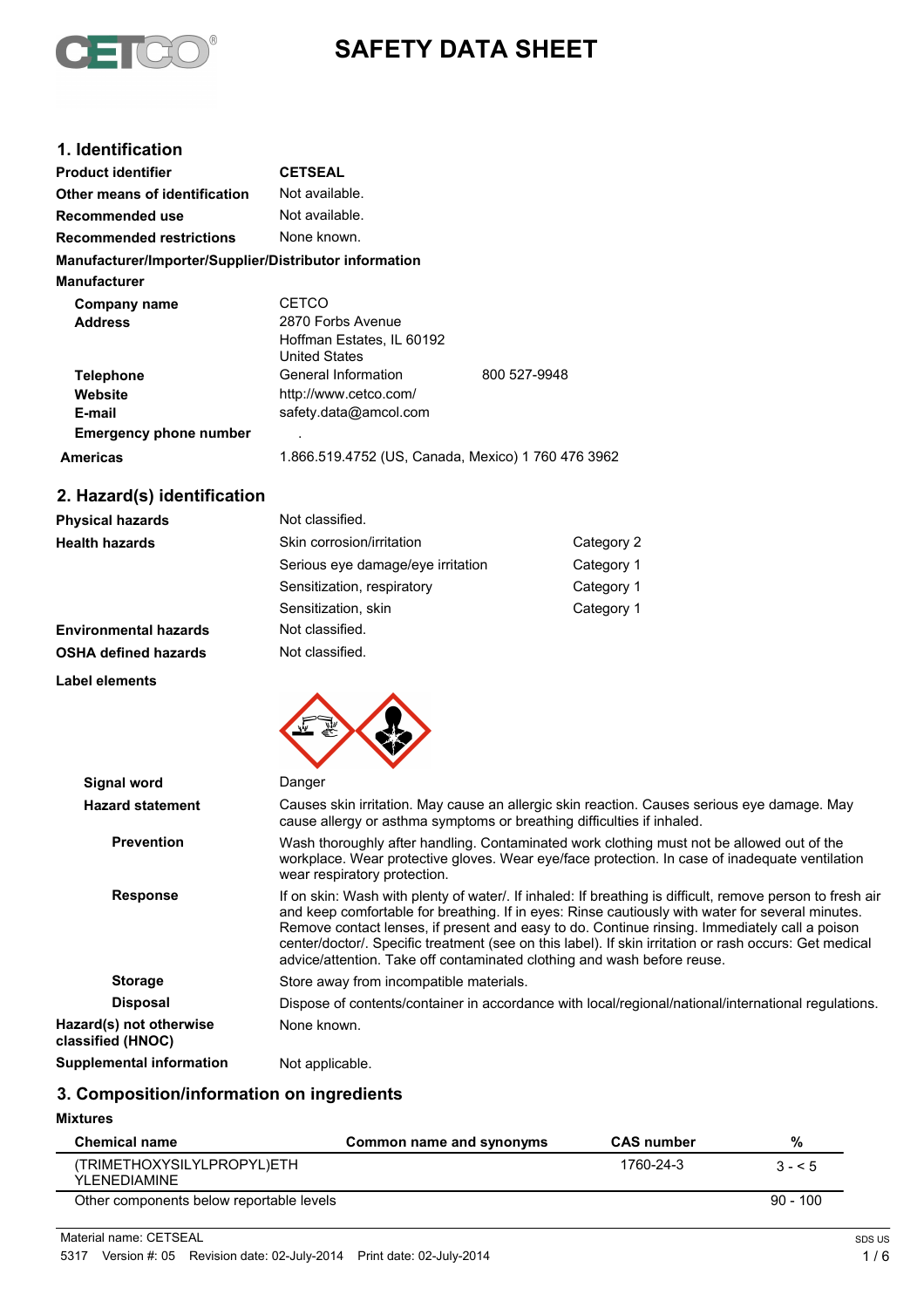|                                                                              | *Designates that a specific chemical identity and/or percentage of composition has been withheld as a trade secret.                                                                                                                                                                                                                                                                                                                                                                                                                                  |
|------------------------------------------------------------------------------|------------------------------------------------------------------------------------------------------------------------------------------------------------------------------------------------------------------------------------------------------------------------------------------------------------------------------------------------------------------------------------------------------------------------------------------------------------------------------------------------------------------------------------------------------|
| <b>Composition comments</b>                                                  | This product is not considered to be a carcinogen by IARC, ACGIH, NTP, or OSHA.                                                                                                                                                                                                                                                                                                                                                                                                                                                                      |
| 4. First-aid measures                                                        |                                                                                                                                                                                                                                                                                                                                                                                                                                                                                                                                                      |
| <b>Inhalation</b>                                                            | If breathing is difficult, remove to fresh air and keep at rest in a position comfortable for breathing.<br>If symptoms are experienced, remove source of contamination or move victim to fresh air. Oxygen<br>or artificial respiration if needed. Do not use mouth-to-mouth method if victim inhaled the<br>substance. Induce artificial respiration with the aid of a pocket mask equipped with a one-way<br>valve or other proper respiratory medical device. If experiencing respiratory symptoms: Call a<br>POISON CENTER or doctor/physician. |
| <b>Skin contact</b>                                                          | Remove contaminated clothing immediately and wash skin with soap and water. Get medical<br>attention if irritation develops or persists. In case of eczema or other skin disorders: Seek medical<br>attention and take along these instructions.                                                                                                                                                                                                                                                                                                     |
| Eye contact                                                                  | Immediately flush eyes with plenty of water for at least 15 minutes. Remove contact lenses, if<br>present and easy to do. Continue rinsing. Get medical attention immediately.                                                                                                                                                                                                                                                                                                                                                                       |
| Ingestion                                                                    | If material is ingested, immediately contact a physician or poison control center. Rinse mouth. Get<br>medical attention if symptoms occur.                                                                                                                                                                                                                                                                                                                                                                                                          |
| <b>Most important</b><br>symptoms/effects, acute and<br>delayed              | Symptoms may include stinging, tearing, redness, swelling, and blurred vision. Permanent eye<br>damage including blindness could result. May cause allergic skin reaction. May cause allergic<br>respiratory reaction. May cause redness and pain.                                                                                                                                                                                                                                                                                                   |
| Indication of immediate<br>medical attention and special<br>treatment needed | Provide general supportive measures and treat symptomatically. Keep victim under observation.<br>Symptoms may be delayed.                                                                                                                                                                                                                                                                                                                                                                                                                            |
| <b>General information</b>                                                   | If you feel unwell, seek medical advice (show the label where possible). Ensure that medical<br>personnel are aware of the material(s) involved, and take precautions to protect themselves. Wash<br>contaminated clothing before reuse.                                                                                                                                                                                                                                                                                                             |
| 5. Fire-fighting measures                                                    |                                                                                                                                                                                                                                                                                                                                                                                                                                                                                                                                                      |
| Suitable extinguishing media                                                 | Water fog. Foam. Dry chemical powder. Carbon dioxide (CO2). Use any media suitable for the<br>surrounding fires.                                                                                                                                                                                                                                                                                                                                                                                                                                     |
| The accelerate to a continuous de la contrata                                | Nano known                                                                                                                                                                                                                                                                                                                                                                                                                                                                                                                                           |

|                                                                  | surrounung mes.                                                                                                                           |
|------------------------------------------------------------------|-------------------------------------------------------------------------------------------------------------------------------------------|
| Unsuitable extinguishing<br>media                                | None known.                                                                                                                               |
| Specific hazards arising from<br>the chemical                    | During fire, gases hazardous to health may be formed.                                                                                     |
| Special protective equipment<br>and precautions for firefighters | As in any fire, wear self-contained breathing apparatus pressure-demand, MSHA/NIOSH<br>(approved or equivalent) and full protective gear. |
| Fire-fighting<br>equipment/instructions                          | Move containers from fire area if you can do it without risk. In the event of fire, cool tanks with<br>water spray.                       |
| <b>Specific methods</b>                                          | Cool containers exposed to flames with water until well after the fire is out.                                                            |
| <b>General fire hazards</b>                                      | No unusual fire or explosion hazards noted.                                                                                               |
|                                                                  |                                                                                                                                           |

## **6. Accidental release measures**

| Personal precautions,<br>protective equipment and<br>emergency procedures | Keep unnecessary personnel away. Keep people away from and upwind of spill/leak. Wear<br>appropriate protective equipment and clothing during clean-up. Do not touch damaged containers<br>or spilled material unless wearing appropriate protective clothing. Ensure adequate ventilation.<br>Local authorities should be advised if significant spillages cannot be contained. For personal<br>protection, see section 8 of the SDS.     |
|---------------------------------------------------------------------------|--------------------------------------------------------------------------------------------------------------------------------------------------------------------------------------------------------------------------------------------------------------------------------------------------------------------------------------------------------------------------------------------------------------------------------------------|
| <b>Methods and materials for</b><br>containment and cleaning up           | Stop leak if you can do so without risk. Absorb with earth, sand or other non-combustible material<br>and transfer to containers for later disposal. Clean contaminated surface thoroughly. Following<br>product recovery, flush area with water. For waste disposal, see section 13 of the SDS.                                                                                                                                           |
| <b>Environmental precautions</b>                                          | Do not let product enter drains. Prevent further leakage or spillage if safe to do so. Avoid discharge<br>into drains, water courses or onto the ground. Do not flush into surface water or sanitary sewer<br>system.                                                                                                                                                                                                                      |
| 7. Handling and storage                                                   |                                                                                                                                                                                                                                                                                                                                                                                                                                            |
| <b>Precautions for safe handling</b>                                      | Do not get this material in your eyes, on your skin, or on your clothing. Wash hands after handling<br>and before eating. Do not get this material in contact with eyes. Avoid contact with skin. Avoid<br>contact with clothing. Provide adequate ventilation. In case of insufficient ventilation, wear suitable<br>respiratory equipment. Wear appropriate personal protective equipment. Observe good industrial<br>hygiene practices. |
| Conditions for safe storage,<br>including any incompatibilities           | Store in a cool, dry place out of direct sunlight. Keep containers tightly closed in a dry, cool and<br>well-ventilated place. Store away from incompatible materials (see Section 10 of the SDS). Never<br>allow product to get in contact with water during storage. Keep out of the reach of children.                                                                                                                                  |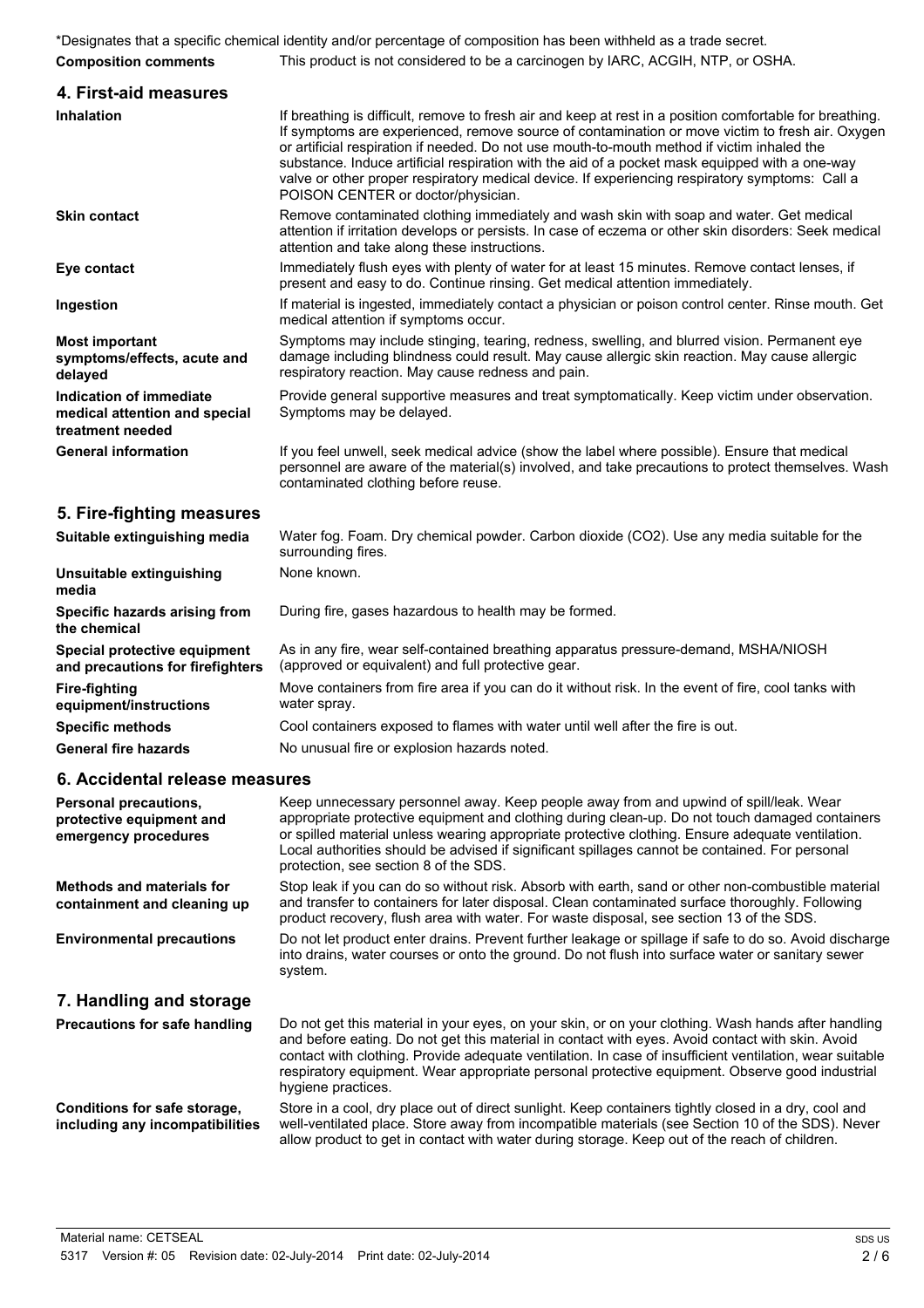# **8. Exposure controls/personal protection**

#### **Occupational exposure limits**

### **US. OSHA Table Z-1 Limits for Air Contaminants (29 CFR 1910.1000)**

| <b>Additional components</b>                                                                                                                                                                                     | סווא וטוס עבן בחוות שטוונטים ואז וטו פווויום ו-LA טועוס ווא<br><b>Type</b>                                                                                                                                                                                                                                                                                                                                                                                                                                                                                                    | <b>Value</b>               | Form                  |  |
|------------------------------------------------------------------------------------------------------------------------------------------------------------------------------------------------------------------|-------------------------------------------------------------------------------------------------------------------------------------------------------------------------------------------------------------------------------------------------------------------------------------------------------------------------------------------------------------------------------------------------------------------------------------------------------------------------------------------------------------------------------------------------------------------------------|----------------------------|-----------------------|--|
| <b>INERT OR NUISANCE</b><br><b>DUSTS</b><br>(CAS SEQ250)                                                                                                                                                         | PEL                                                                                                                                                                                                                                                                                                                                                                                                                                                                                                                                                                           | $5$ mg/m $3$               | Respirable fraction.  |  |
|                                                                                                                                                                                                                  |                                                                                                                                                                                                                                                                                                                                                                                                                                                                                                                                                                               | 15 mg/m $3$                | Total dust.           |  |
| US. OSHA Table Z-3 (29 CFR 1910.1000)                                                                                                                                                                            |                                                                                                                                                                                                                                                                                                                                                                                                                                                                                                                                                                               |                            |                       |  |
| <b>Additional components</b>                                                                                                                                                                                     | <b>Type</b>                                                                                                                                                                                                                                                                                                                                                                                                                                                                                                                                                                   | <b>Value</b>               | Form                  |  |
| <b>INERT OR NUISANCE</b><br><b>DUSTS</b><br>(CAS SEQ250)                                                                                                                                                         | <b>TWA</b>                                                                                                                                                                                                                                                                                                                                                                                                                                                                                                                                                                    | $5$ mg/m $3$               | Respirable fraction.  |  |
|                                                                                                                                                                                                                  |                                                                                                                                                                                                                                                                                                                                                                                                                                                                                                                                                                               | 15 mg/m $3$                | Total dust.           |  |
|                                                                                                                                                                                                                  |                                                                                                                                                                                                                                                                                                                                                                                                                                                                                                                                                                               | 50 millions of             | Total dust.           |  |
|                                                                                                                                                                                                                  |                                                                                                                                                                                                                                                                                                                                                                                                                                                                                                                                                                               | particle                   |                       |  |
|                                                                                                                                                                                                                  |                                                                                                                                                                                                                                                                                                                                                                                                                                                                                                                                                                               | 15 millions of<br>particle | Respirable fraction.  |  |
| <b>US. ACGIH Threshold Limit Values</b>                                                                                                                                                                          |                                                                                                                                                                                                                                                                                                                                                                                                                                                                                                                                                                               |                            |                       |  |
| <b>Additional components</b>                                                                                                                                                                                     | <b>Type</b>                                                                                                                                                                                                                                                                                                                                                                                                                                                                                                                                                                   | <b>Value</b>               | Form                  |  |
| <b>INERT OR NUISANCE</b><br><b>DUSTS</b><br>(CAS SEQ250)                                                                                                                                                         | <b>TWA</b>                                                                                                                                                                                                                                                                                                                                                                                                                                                                                                                                                                    | $3$ mg/m $3$               | Respirable particles. |  |
|                                                                                                                                                                                                                  |                                                                                                                                                                                                                                                                                                                                                                                                                                                                                                                                                                               | 10 mg/m3                   | Inhalable particles.  |  |
| <b>Biological limit values</b>                                                                                                                                                                                   | No biological exposure limits noted for the ingredient(s).                                                                                                                                                                                                                                                                                                                                                                                                                                                                                                                    |                            |                       |  |
| Appropriate engineering<br>controls                                                                                                                                                                              | Good general ventilation (typically 10 air changes per hour) should be used. Ventilation rates<br>should be matched to conditions. If applicable, use process enclosures, local exhaust ventilation,<br>or other engineering controls to maintain airborne levels below recommended exposure limits. If<br>exposure limits have not been established, maintain airborne levels to an acceptable level. Eye<br>wash facilities and emergency shower must be available when handling this product. Good general<br>ventilation should be sufficient to control airborne levels. |                            |                       |  |
|                                                                                                                                                                                                                  | Individual protection measures, such as personal protective equipment                                                                                                                                                                                                                                                                                                                                                                                                                                                                                                         |                            |                       |  |
| Wear safety glasses with side shields (or goggles) and a face shield. Wear a full-face respirator, if<br><b>Eye/face protection</b><br>needed. Wear safety glasses; chemical goggles (if splashing is possible). |                                                                                                                                                                                                                                                                                                                                                                                                                                                                                                                                                                               |                            |                       |  |
| <b>Hand protection</b>                                                                                                                                                                                           | Wear appropriate chemical resistant gloves. Polyvinyl alcohol or nitrile-butyl rubber gloves.                                                                                                                                                                                                                                                                                                                                                                                                                                                                                 |                            |                       |  |
| Other                                                                                                                                                                                                            | Wear appropriate chemical resistant clothing. Wear appropriate chemical resistant gloves. Use of<br>protective coveralls and long sleeves is recommended.                                                                                                                                                                                                                                                                                                                                                                                                                     |                            |                       |  |
| <b>Respiratory protection</b>                                                                                                                                                                                    | In case of insufficient ventilation, wear suitable respiratory equipment.                                                                                                                                                                                                                                                                                                                                                                                                                                                                                                     |                            |                       |  |
| <b>Thermal hazards</b>                                                                                                                                                                                           | Wear appropriate thermal protective clothing, when necessary.                                                                                                                                                                                                                                                                                                                                                                                                                                                                                                                 |                            |                       |  |
| <b>General hygiene</b><br>considerations                                                                                                                                                                         | Always observe good personal hygiene measures, such as washing after handling the material<br>and before eating, drinking, and/or smoking. Routinely wash work clothing and protective<br>equipment to remove contaminants. Contaminated work clothing should not be allowed out of the<br>workplace. Use good industrial hygiene practices in handling this material.                                                                                                                                                                                                        |                            |                       |  |
| <b>Q.</b> Physical and chamical proporting                                                                                                                                                                       |                                                                                                                                                                                                                                                                                                                                                                                                                                                                                                                                                                               |                            |                       |  |

# **9. Physical and chemical properties**

| <b>Appearance</b>                            | Paste.         |
|----------------------------------------------|----------------|
| <b>Physical state</b>                        | Solid.         |
| Form                                         | Solid.         |
| Color                                        | Grey.          |
| Odor                                         | Ester-like.    |
| Odor threshold                               | Not available. |
| рH                                           | Not available. |
| Melting point/freezing point                 | Not available. |
| Initial boiling point and boiling<br>range   | Not available. |
| <b>Flash point</b>                           | Not available. |
| <b>Evaporation rate</b>                      | Not available. |
| Flammability (solid, gas)                    | Not available. |
| Upper/lower flammability or explosive limits |                |
| Flammability limit - lower<br>(%)            | Not available. |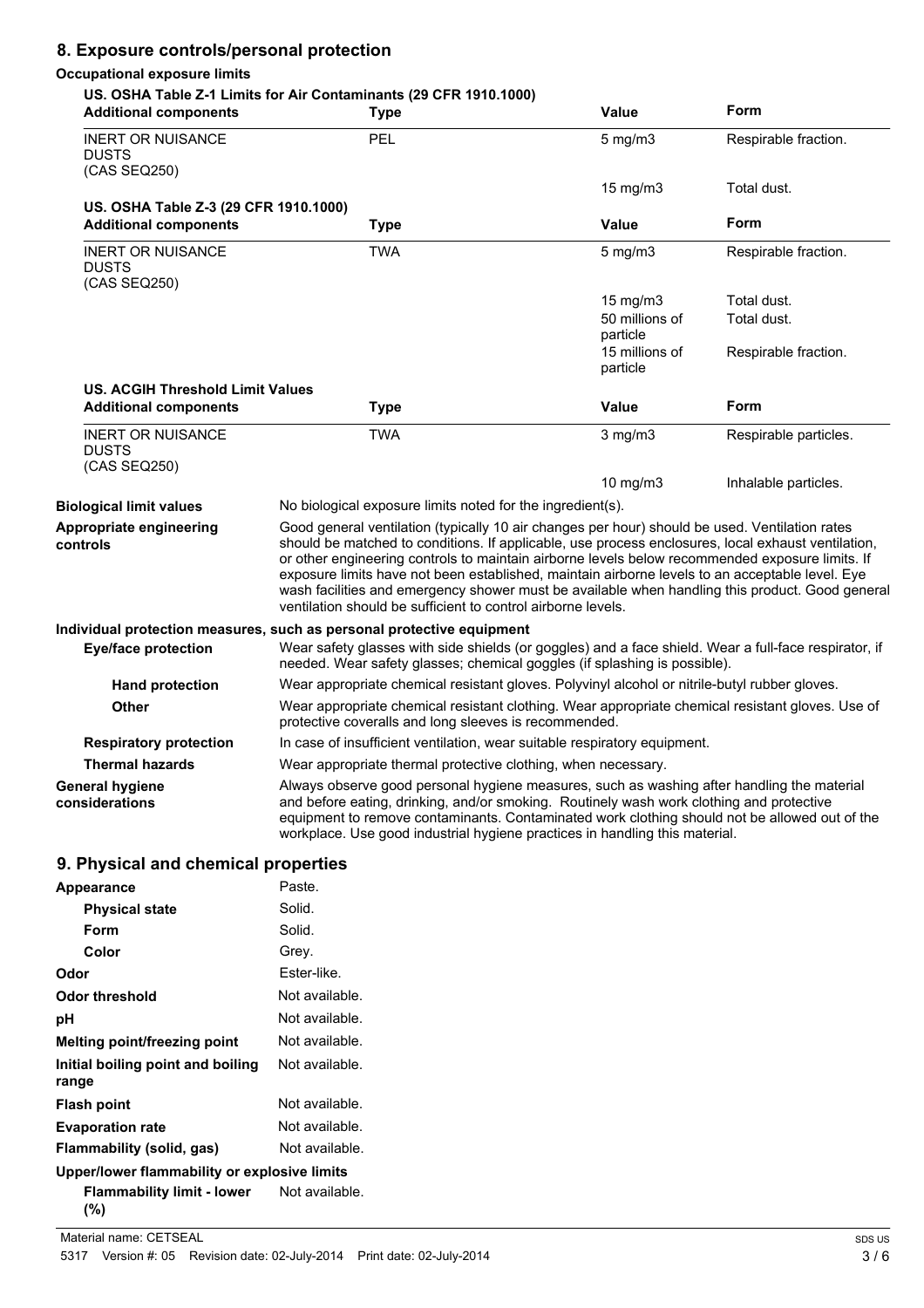| <b>Flammability limit - upper</b><br>(%)          | Not available. |
|---------------------------------------------------|----------------|
| Explosive limit - lower (%)                       | Not available. |
| Explosive limit - upper (%)                       | Not available. |
| Vapor pressure                                    | Not available. |
| <b>Vapor density</b>                              | $> 1$ air = 1  |
| <b>Relative density</b>                           | Not available. |
| Solubility(ies)                                   |                |
| <b>Solubility (water)</b>                         | Not available. |
| <b>Partition coefficient</b><br>(n-octanol/water) | Not available. |
| <b>Auto-ignition temperature</b>                  | Not available. |
| Decomposition temperature                         | Not available. |
| <b>Viscosity</b>                                  | 800000 cP      |
| <b>Other information</b>                          |                |
| <b>Density</b>                                    | 13.35 lb/gal   |
| <b>Percent volatile</b>                           | 0 % estimated  |
| 10. Stability and reactivity                      |                |

| <b>Reactivity</b>                            | The product is stable and non-reactive under normal conditions of use, storage and transport. |
|----------------------------------------------|-----------------------------------------------------------------------------------------------|
| <b>Chemical stability</b>                    | Stable at normal conditions.                                                                  |
| <b>Possibility of hazardous</b><br>reactions | Will not occur.                                                                               |
| <b>Conditions to avoid</b>                   | Exposure to moisture. Contact with incompatible materials. Polymerization can occur.          |
| Incompatible materials                       | Strong oxidizing agents.                                                                      |
| <b>Hazardous decomposition</b><br>products   | At thermal decomposition temperatures, carbon monoxide and carbon dioxide.                    |

# **11. Toxicological information**

#### **Information on likely routes of exposure**

| Information on likely routes of exposure                                           |                                                                                                                                                                                       |  |  |
|------------------------------------------------------------------------------------|---------------------------------------------------------------------------------------------------------------------------------------------------------------------------------------|--|--|
| Ingestion                                                                          | Expected to be a low ingestion hazard.                                                                                                                                                |  |  |
| <b>Inhalation</b>                                                                  | May cause allergy or asthma symptoms or breathing difficulties if inhaled.                                                                                                            |  |  |
| <b>Skin contact</b>                                                                | Causes skin irritation. May cause an allergic skin reaction.                                                                                                                          |  |  |
| Eye contact                                                                        | Causes serious eye damage.                                                                                                                                                            |  |  |
| Symptoms related to the<br>physical, chemical and<br>toxicological characteristics | Symptoms may include stinging, tearing, redness, swelling, and blurred vision. Permanent eye<br>damage including blindness could result. Skin irritation. May cause redness and pain. |  |  |
| Information on toxicological effects                                               |                                                                                                                                                                                       |  |  |
| <b>Acute toxicity</b>                                                              | May cause allergy or asthma symptoms or breathing difficulties if inhaled. May cause allergic skin<br>reaction.                                                                       |  |  |
| <b>Skin corrosion/irritation</b>                                                   | Causes skin irritation.                                                                                                                                                               |  |  |
| Serious eye damage/eye<br>irritation                                               | Causes serious eye damage.                                                                                                                                                            |  |  |
| <b>Respiratory or skin sensitization</b>                                           |                                                                                                                                                                                       |  |  |
| <b>Respiratory sensitization</b>                                                   | May cause allergy or asthma symptoms or breathing difficulties if inhaled.                                                                                                            |  |  |
| <b>Skin sensitization</b>                                                          | May cause an allergic skin reaction.                                                                                                                                                  |  |  |
| Germ cell mutagenicity                                                             | No data available to indicate product or any components present at greater than 0.1% are<br>mutagenic or genotoxic.                                                                   |  |  |
| Carcinogenicity                                                                    | This product is not considered to be a carcinogen by IARC, ACGIH, NTP, or OSHA.                                                                                                       |  |  |
| <b>Reproductive toxicity</b>                                                       | This product is not expected to cause reproductive or developmental effects.                                                                                                          |  |  |
| Specific target organ toxicity -<br>single exposure                                | Not classified.                                                                                                                                                                       |  |  |
| Specific target organ toxicity -<br>repeated exposure                              | Not classified.                                                                                                                                                                       |  |  |
| <b>Aspiration hazard</b>                                                           | Not available.                                                                                                                                                                        |  |  |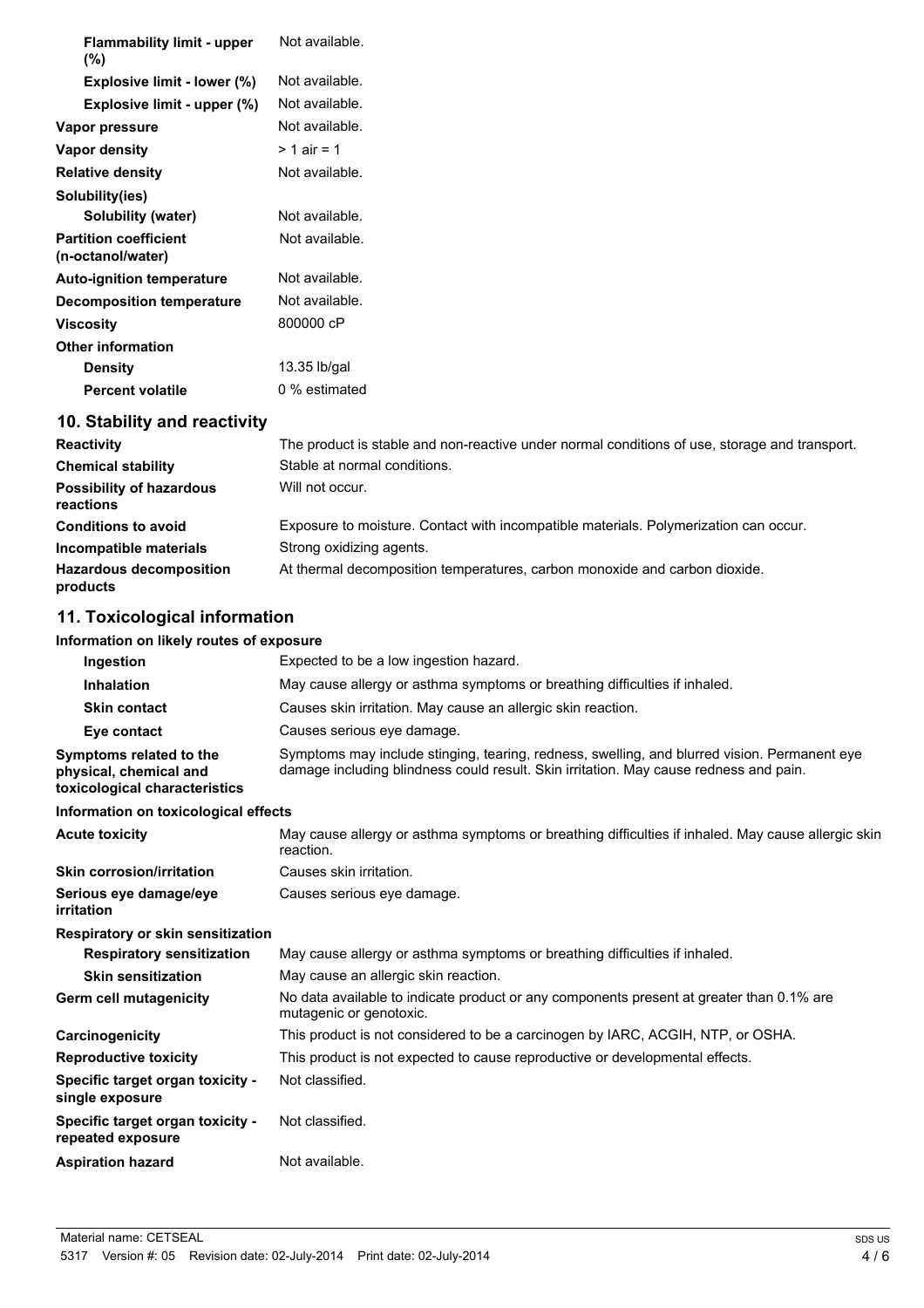### **12. Ecological information**

| <b>Ecotoxicity</b>               | No data is available on the product itself. This product is not expected to produce significant<br>ecotoxicity upon exposure to aquatic organisms and aquatic systems.                     |  |
|----------------------------------|--------------------------------------------------------------------------------------------------------------------------------------------------------------------------------------------|--|
| Persistence and degradability    | No data is available on the degradability of this product.                                                                                                                                 |  |
| <b>Bioaccumulative potential</b> | No data available.                                                                                                                                                                         |  |
| Mobility in soil                 | No data available.                                                                                                                                                                         |  |
| Other adverse effects            | No other adverse environmental effects (e.g. ozone depletion, photochemical ozone creation<br>potential, endocrine disruption, global warming potential) are expected from this component. |  |

#### **13. Disposal considerations**

| <b>Disposal instructions</b>             | Collect and reclaim or dispose in sealed containers at licensed waste disposal site. Dispose of<br>contents/container in accordance with local/regional/national/international regulations.                            |
|------------------------------------------|------------------------------------------------------------------------------------------------------------------------------------------------------------------------------------------------------------------------|
| Local disposal regulations               | Dispose in accordance with all applicable regulations.                                                                                                                                                                 |
| Hazardous waste code                     | The waste code should be assigned in discussion between the user, the producer and the waste<br>disposal company.                                                                                                      |
| Waste from residues / unused<br>products | Dispose of in accordance with local regulations. Empty containers or liners may retain some<br>product residues. This material and its container must be disposed of in a safe manner (see:<br>Disposal instructions). |
| Contaminated packaging                   | Empty containers should be taken to an approved waste handling site for recycling or disposal.<br>Since emptied containers may retain product residue, follow label warnings even after container is<br>emptied.       |

### **14. Transport information**

#### **DOT**

Not regulated as dangerous goods.

#### **IATA**

Not regulated as dangerous goods.

#### **IMDG**

Not regulated as dangerous goods.

**Transport in bulk according to** Not applicable. **Annex II of MARPOL 73/78 and the IBC Code**

#### **15. Regulatory information**

**US federal regulations** OSHA Process Safety Standard: This material is not known to be hazardous by the OSHA Highly Hazardous Process Safety Standard, 29 CFR 1910.119. This product is a "Hazardous Chemical" as defined by the OSHA Hazard Communication Standard, 29 CFR 1910.1200.

#### **CERCLA Hazardous Substance List (40 CFR 302.4)**

Not listed.

**US. OSHA Specifically Regulated Substances (29 CFR 1910.1001-1050)**

Not listed.

# **Superfund Amendments and Reauthorization Act of 1986 (SARA)**

**Hazard categories** Immediate Hazard - Yes Delayed Hazard - No Fire Hazard - No Pressure Hazard - No Reactivity Hazard - No **SARA 302 Extremely hazardous substance** No **SARA 311/312 Hazardous chemical** No **SARA 313 (TRI reporting)**

Not regulated.

# **Other federal regulations**

**Clean Air Act (CAA) Section 112 Hazardous Air Pollutants (HAPs) List** Not regulated. **Clean Air Act (CAA) Section 112(r) Accidental Release Prevention (40 CFR 68.130)** Not regulated. **Safe Drinking Water Act (SDWA)** Not regulated.